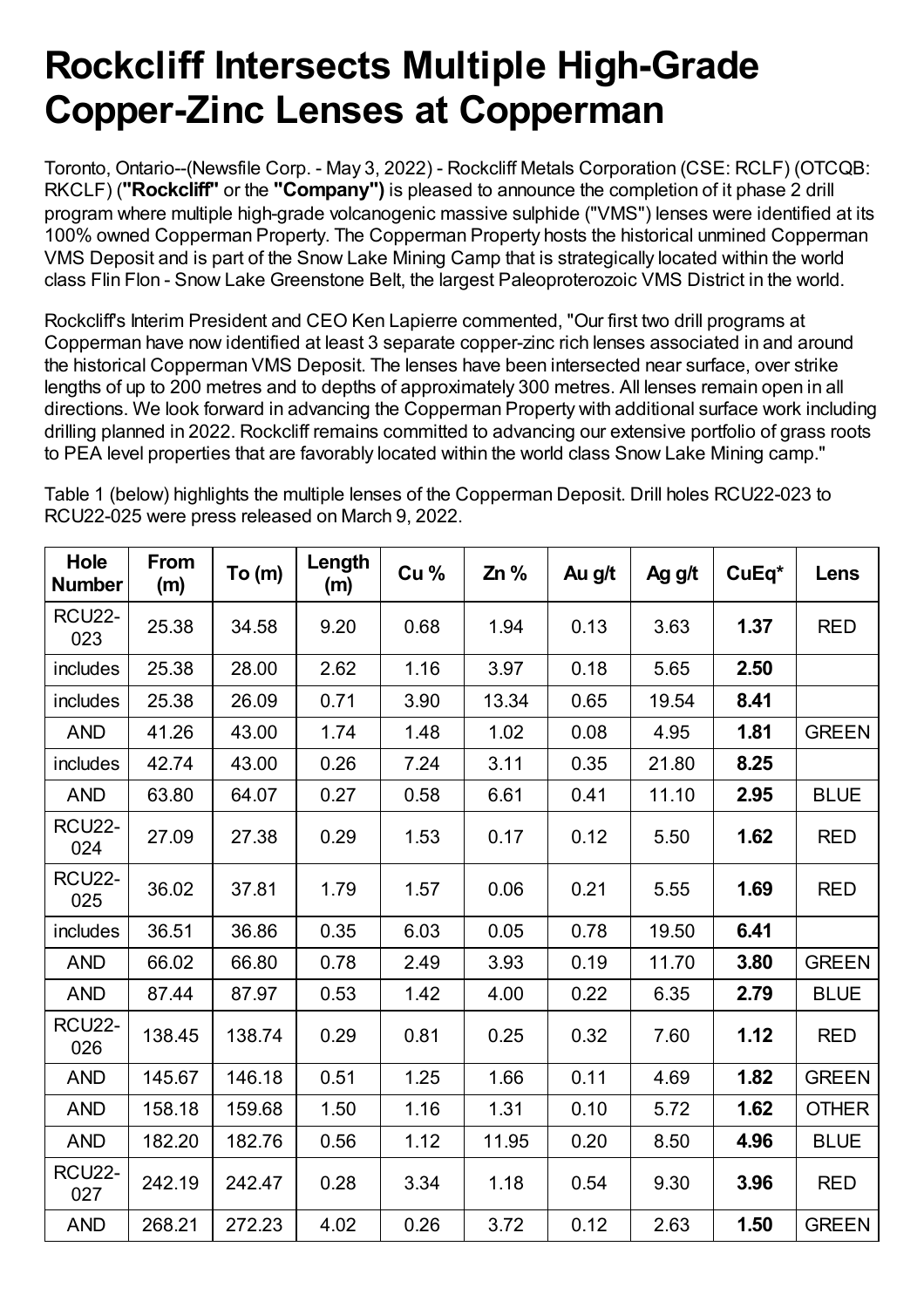| includes             | 268.21 | 269.70 | 1.49 | 0.51 | 8.47  | 0.28 | 5.03  | 3.34 |              |
|----------------------|--------|--------|------|------|-------|------|-------|------|--------------|
| <b>RCU22-</b><br>028 | 283.44 | 283.64 | 0.20 | 1.07 | 0.44  | 0.26 | 6.70  | 1.37 | <b>RED</b>   |
| <b>AND</b>           | 289.72 | 291.18 | 1.46 | 1.34 | 1.49  | 0.08 | 5.63  | 1.83 | <b>GREEN</b> |
| includes             | 289.93 | 290.13 | 0.20 | 4.06 | 0.84  | 0.15 | 12.60 | 4.32 |              |
| <b>AND</b>           | 298.14 | 300.49 | 2.35 | 0.50 | 1.66  | 0.07 | 2.35  | 1.05 | <b>OTHER</b> |
| includes             | 298.14 | 298.38 | 0.24 | 1.93 | 0.72  | 0.13 | 6.70  | 2.19 | <b>OTHER</b> |
| <b>AND</b>           | 324.48 | 325.83 | 1.35 | 1.82 | 4.65  | 0.37 | 9.94  | 3.49 | <b>BLUE</b>  |
| includes             | 325.03 | 325.83 | 0.80 | 2.59 | 5.70  | 0.57 | 14.10 | 4.71 |              |
| <b>RCU22-</b><br>029 | 230.00 | 230.94 | 0.94 | 0.36 | 0.06  | 0.06 | 2.40  | 0.42 | <b>RED</b>   |
| <b>AND</b>           | 268.80 | 272.41 | 3.61 | 0.17 | 2.85  | 0.03 | 1.13  | 1.08 | <b>GREEN</b> |
| includes             | 269.44 | 269.65 | 0.21 | 0.49 | 18.75 | 0.14 | 7.10  | 6.42 |              |
| <b>AND</b>           | 286.06 | 286.63 | 0.57 | 1.12 | 3.80  | 0.15 | 5.20  | 2.38 | <b>BLUE</b>  |
| <b>RCU22-</b><br>030 | 258.04 | 258.32 | 0.28 | 0.43 | 0.18  | 0.08 | 2.50  | 0.53 | <b>RED</b>   |
| <b>AND</b>           | 297.70 | 298.04 | 0.34 | 0.11 | 2.82  | 0.02 | 0.70  | 1.00 | <b>GREEN</b> |
| <b>AND</b>           | 307.18 | 307.91 | 0.73 | 1.55 | 0.86  | 0.66 | 17.22 | 2.30 | <b>BLUE</b>  |

RCU22-031 and 032 tested anomalies proximal to the Copperman Deposit and failed to intersect significant VMS mineralization, (m) = metres represent interpreted true thickness, % = percentage,  $g/t =$ grams per tonne, \*CuEq = copper equivalent value used US\$3.15/pound copper, US\$1.22/pound zinc, US\$1750/ troy ounce gold and US\$22 /per ounce silver and recoveries of 95% Cu, 80% Zn, 80% Au and 80% Ag. CuEq = Cu grade % + (Zn grade % X Zn price per lb/Cu price per pound) + (Au grade g/t X Au price per gram / Cu price per tonne) X 100 + (Ag grade g/t X Ag price per gram / Cu price per tonne) X 100. The numbers may not add up due to rounding.

Additional phase 2 Copperman drill hole information is summarized below.

| Drill Hole # | UTM-E  | UTM-N   | Dip°  | Azimuth <sup>°</sup> | Depth $(m)$ |
|--------------|--------|---------|-------|----------------------|-------------|
| RCU-22-023   | 443303 | 6056268 | $-45$ | 325                  | 137         |
| RCU-22-024   | 443310 | 6056338 | $-45$ | 325                  | 131         |
| RCU-22-025   | 443345 | 6056245 | $-49$ | 346                  | 203         |
| RCU-22-026   | 443374 | 6056144 | $-45$ | 350                  | 281         |
| RCU-22-027   | 443490 | 6056101 | $-49$ | 323                  | 350         |
| RCU-22-028   | 443490 | 6056101 | $-67$ | 323                  | 413         |
| RCU-22-028A  | 443490 | 6056101 | $-67$ | 323                  | 23          |
| RCU-22-029   | 443533 | 6056136 | $-45$ | 324                  | 341         |
| RCU-22-030   | 443533 | 6056136 | $-56$ | 324                  | 398         |
| RCU-22-031   | 443660 | 6055678 | $-50$ | 325                  | 281         |
| RCU-22-032   | 442723 | 6055703 | $-55$ | 308                  | 299         |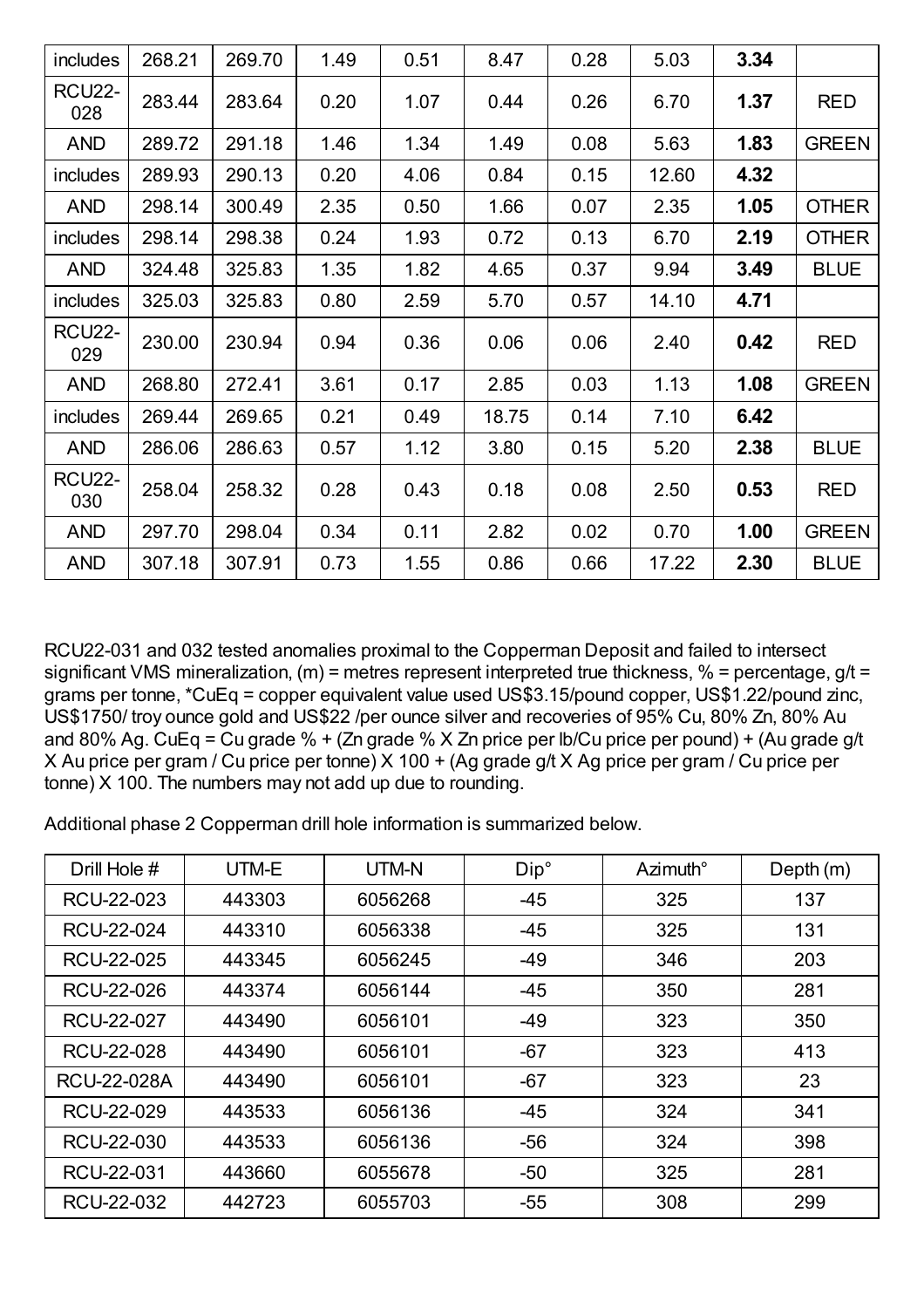

## **Figure 1: Copperman VMS Deposit Longitudinal with Multiple VMS Lenses**

To view an enhanced version of this graphic, please visit: [https://orders.newsfilecorp.com/files/3071/122373\\_bac9e00f64b90a79\\_001full.jpg](https://orders.newsfilecorp.com/files/3071/122373_bac9e00f64b90a79_001full.jpg)

#### **Additonal Drilling: Tower and Freebeth Properties**

#### **Tower Property**: **TGR Ni-PGE Prospect**

A total of 7 holes totalling 1,982 metres were completed between 2021 and 2022 following the 2020 discovery of the TGR Ni-PGE Prospect (2.4 metres grading 2.5% Ni, 3.4 g/t Pd, 1.3 g/t Pt, 0.5 g/t Rh, 0.5 g/t Ir, 0.7 g/t Os, 1.5 g/t Ru). All additional holes failed to intersect similar widths and significant grades as the discovery hole. Anomalous PGE's and values from trace to 1.3% nickel were intersected proximal to the high grade discovery intersection. Additonal studies including compilation of existing surface, borehole geophysics and diamond drilling are planned to determine if additonal drilling is warranted. The TGR Ni-PGE discovery hole was initially tested as a VMS target associated with a large interpreted anomaly located 600 metres south of the Company's copper-rich Tower Deposit.

#### **Frebeth Property, Last Hurrah VMS Zone**

A Phase two drill program totalling 3,168 metres in 14 drill holes was completed on the Last Hurrah VMS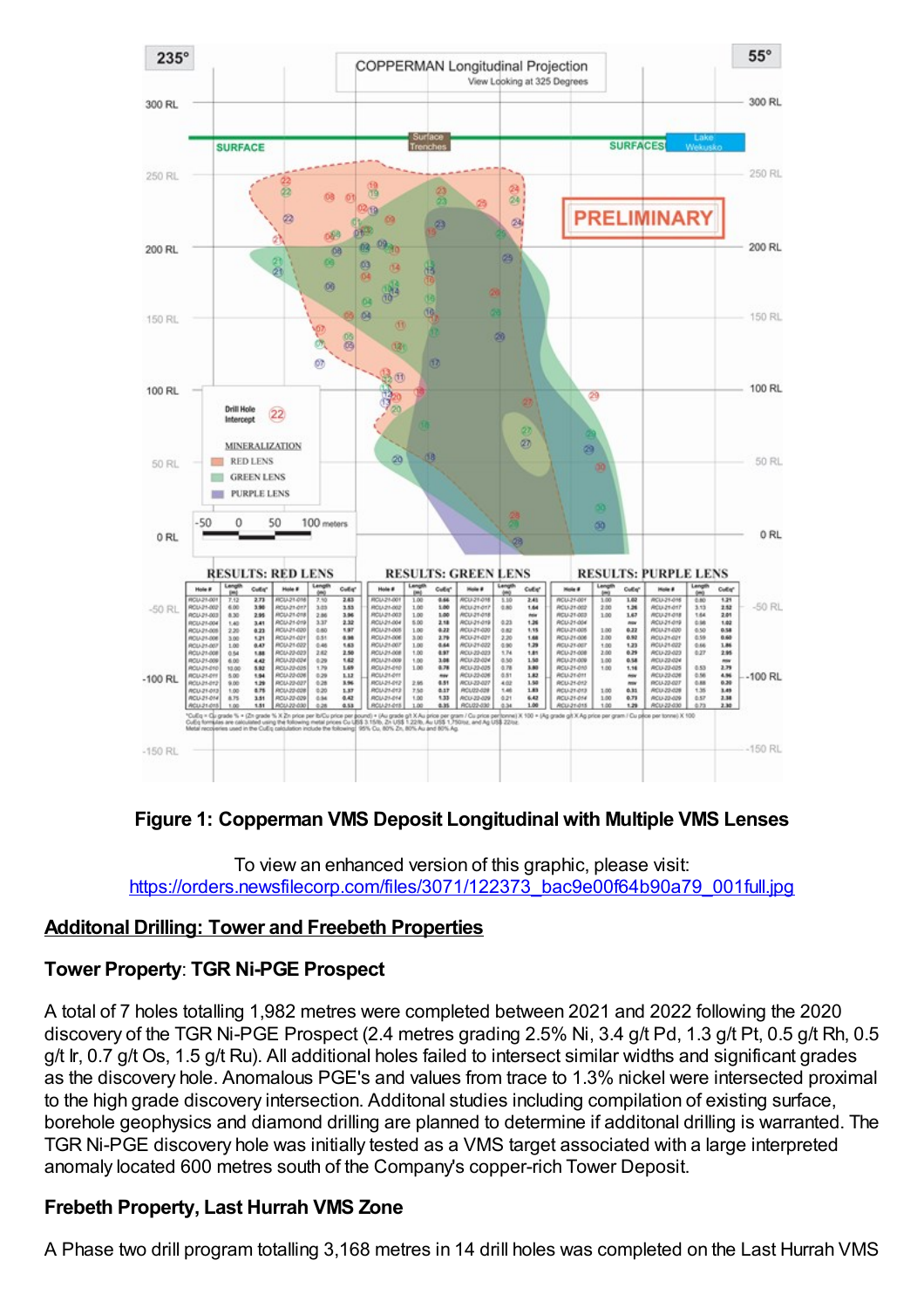Zone. The drlling was successful in expanding the zone to a strike length of 300 metres and to depths of 300 metres vertical. The Last Hurrah Zone remains open at depth below 300 metres. All assays are pending and will be reported on when received from the assay lab.

# **Corporate Update**

The Company is pleased to announce the appointment of Omar Gonzalez as interim Chief Financial Officer of the Company. Mr. Gonzalez is a consultant with the Marrelli Support Services Inc group, which provides accounting and support services to the junior mining companies. Mr. Gonzalez has over 20 years' experience in audit & assurance in South America, including 5 years of public and private audit practice, financial analysis, and corporate development in Canada. He is a Chartered Professional Accountant inOntario and Venezuela and holds a bachelor degree with major in Accounting from the Santa Maria University.

Mr. Gonzalez's appointment coincides with Mr. Stackhouse stepping down as CFO to pursue other opportunities. The Board of Directors express their deep gratitude for the contributions Mr. Stackhouse has made to the Company and wish him well in his future endeavors.

# **Quality Control and Quality Assurance**

Samples of half core from the Copperman Property, Freebeth Property, and TGR holes TSA21 006 to TSA21-009 were packaged and shipped directly from Rockcliff's core facility in Snow Lake to ALS Canada Ltd. (ALS), in Thunder Bay, Ontario. ALS is a Canadian assay laboratory and is accredited under ISO/IEC 17025. Each bagged core sample was dried, crushed to 70% passing 10 mesh and a 250g pulp is pulverized to 85% passing 150 mesh for assaying. Once processed, samples are shipped from the preparation lab to their accredited analytical facility in North Vancouver, BC. A 0.5g cut is taken from each pulp for base metal analyses and leached in a multi acid (total) digestion and then analyzed for copper, lead, zinc and silver by inductively coupled plasma atomic emission spectroscopy. Gold concentrations are determined by fire assay using a 30g charge followed by an atomic absorption finish. Samples greater than the upper detection limit (3000 ppb) are reanalyzed using fire assay gravimetric using a 1 assay Ton charge. Rockcliff inserted certified blanks and standards in the sample stream to ensure lab integrity. Rockcliff has no relationship with ALS other than ALS being a service provider to the Company.

For TGR holes TSA20-003 to TSA20-005, samples of half core were packaged and shipped directly from Rockcliff's core facility in Snow Lake to TSL Laboratories (TSL) in Saskatoon, Saskatchewan, Canada. Each bagged core sample was dried, crushed to 70% passing 10 mesh and a 250g pulp was pulverized to 95% passing 150 mesh for assaying. A 0.5g cut is taken from each pulp for base metal analyses and leached in a multi-acid (total) digestion and then analyzed for copper, lead, zinc, silver, and nickel by atomic absorption. Gold, platinum and palladium concentrations were determined by fire assay using a 30g charge followed by an atomic absorption finish. Rockcliff inserted certified blanks and standards in the sample stream to ensure lab integrity. Rockcliff has no relationship with TSL other than TSL being a service provider to the Company.

Ken Lapierre P.Geo., Interim President & CEO and VP Exploration of Rockcliff, a Qualified Person in accordance with Canadian regulatory requirements as set out in NI 43-101, has read and approved the scientific and technical information that forms the basis for the disclosure contained in this press release.

## **About Rockcliff Metals Corporation**

Rockcliff is a Canadian exploration and resource development Company with several advanced-stage, high-grade VMS copper-zinc dominant deposits in the Snow Lake area of central Manitoba. The Company is a major landholder in the Flin Flon-Snow Lake Greenstone Belt which is the largest Paleoproterozoic VMS district in the world, hosting high-grade mines and deposits containing copper, zinc, gold and silver. The Company's extensive portfolio of properties totals approximately 4,000 km<sup>2</sup> and includes six 100% owned high grade, undeveloped VMS deposits. Rockcliff's (49% ownership)